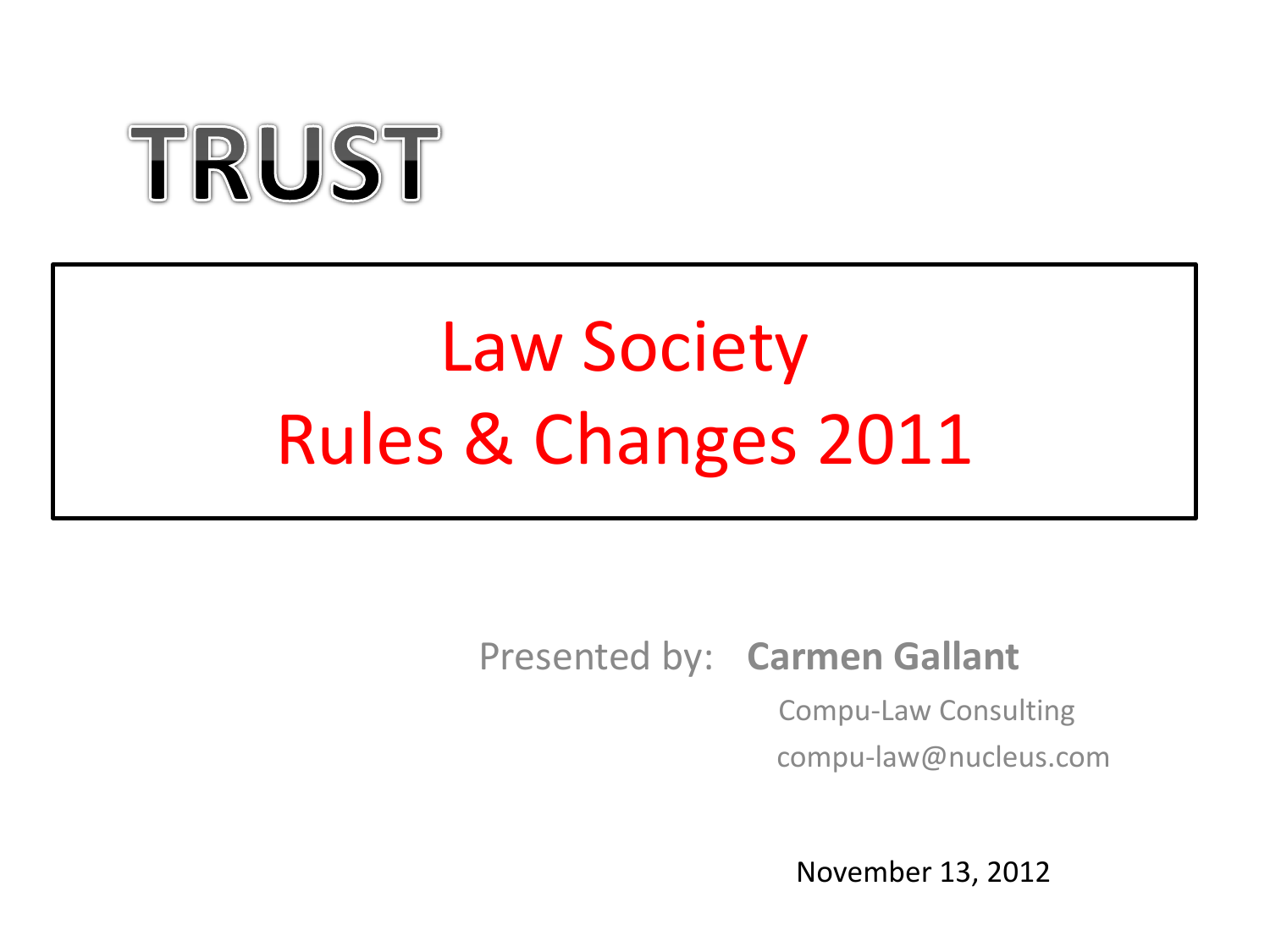## **Trust Bank Reconciliation Reports**

Reports to be included with your trust bank reconciliation are:

• **Trust Bank Journal** 

•Print an individual bank journal for each trust bank

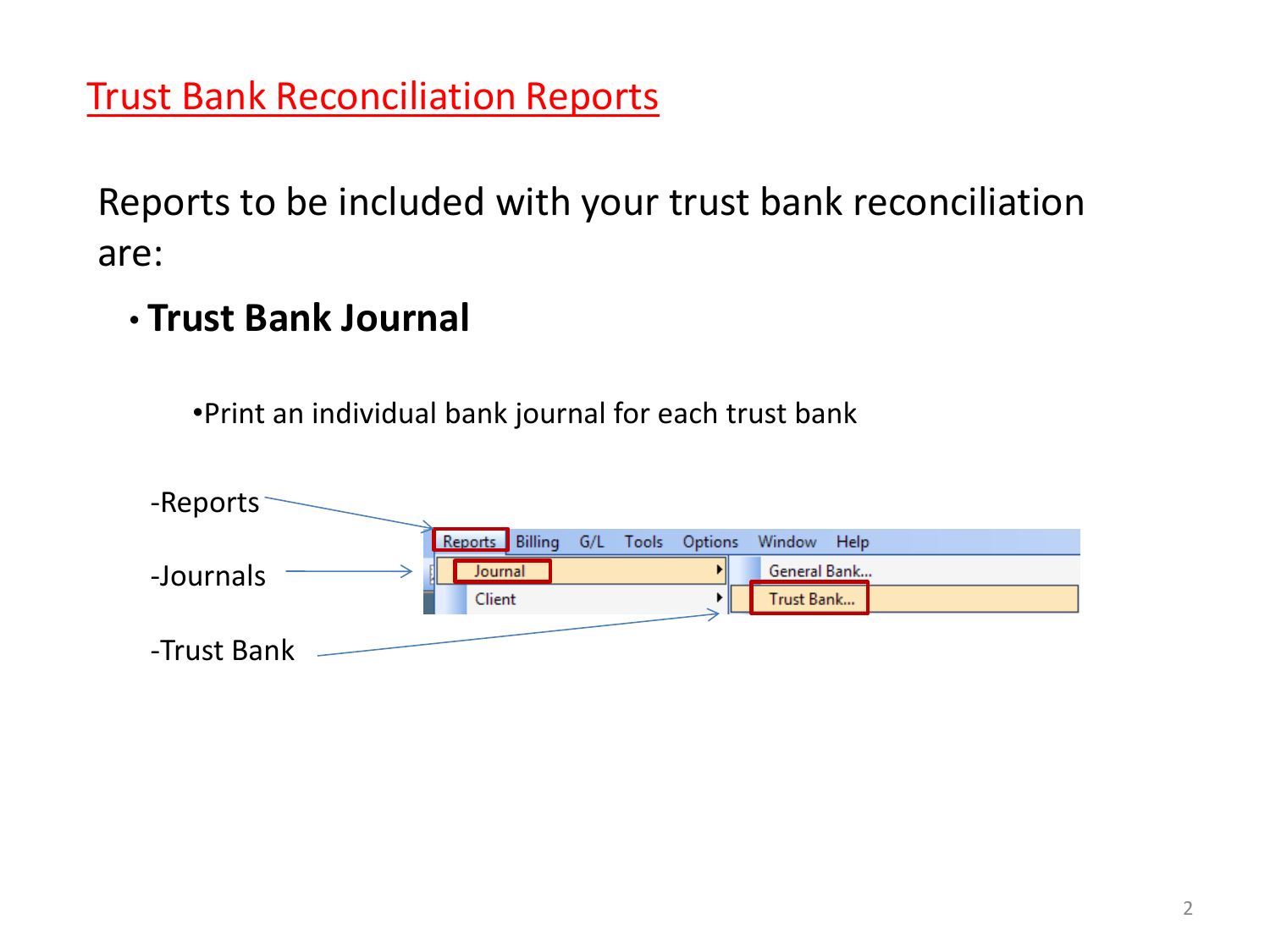|                          | <b>Trust Bank Journal</b>                                                                                                                                                                                                                          |  |
|--------------------------|----------------------------------------------------------------------------------------------------------------------------------------------------------------------------------------------------------------------------------------------------|--|
| Change:                  | Common<br>Other<br>Include:<br><b>Output:</b><br>Che/Rec#<br>Acct                                                                                                                                                                                  |  |
| •Account number          | $\Box$ Printer<br>$\bigcirc$ Receipts<br><all><br/><math>\bigcirc</math> Disbs.<br/>☑ Screen<br/>Start Date<br/>End Date<br/>⊙ Both<br/><math>\square</math> E-mail<br/>30/9/2012 <math>\vee</math><br/>1/9/2012<br/><math>\checkmark</math></all> |  |
| •Dates (current month)   | $\Box$ Editor<br>Sort by-                                                                                                                                                                                                                          |  |
|                          | ⊙Date<br>C Entry Number<br>◯ Cheque Number                                                                                                                                                                                                         |  |
| •Layout                  | ◯ Deposit Slip<br>- Layout                                                                                                                                                                                                                         |  |
| - Default with (pmt usr) | $\checkmark$<br>Default with (Pmt usr)                                                                                                                                                                                                             |  |

- Use the down arrow to select this default.
- Say yes to make this your default template



*Note: check layout each month to ensure it has not been changed*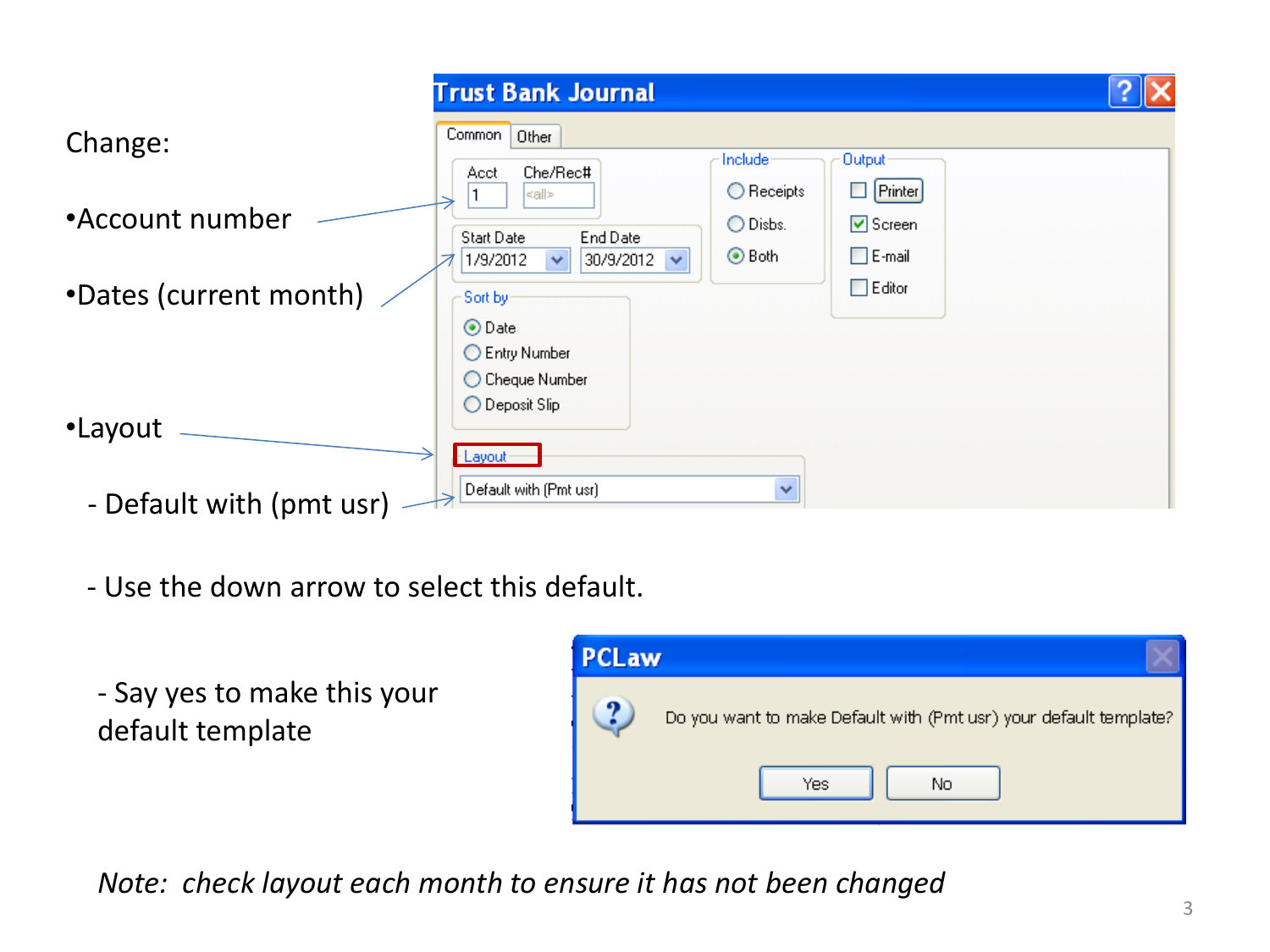|                               |                         | <b>K Trust Bank Journal</b>                 |         |                                                      |                   |           |
|-------------------------------|-------------------------|---------------------------------------------|---------|------------------------------------------------------|-------------------|-----------|
|                               |                         | ■ 日図団凸   前端的 0 - Q - Default with (Pmt usr) |         | - 65 G                                               |                   |           |
|                               | 9/Nov/2012              |                                             |         | Training Law Firm<br>Trust Bank Journal<br>ALL DATES |                   |           |
| Date                          |                         | Received From/Paid To                       |         | Roc# Che/Rec#/Clr/Btch                               | <b>Allocated</b>  |           |
|                               |                         | Entry # Explanation                         | Matter  | <b>Client</b>                                        | Cheque<br>Receipt |           |
| User                          | Pmnt Method             |                                             |         |                                                      |                   | Entry Tot |
| Sep.                          |                         | 3/2012 ABC Company Ltd.                     |         | 00001                                                |                   |           |
|                               | 10                      | Retainer                                    | 1003    | ABC Company Ltd.                                     | 2000.00           |           |
| <b>BUMIN</b><br><b>Cheque</b> |                         |                                             |         |                                                      |                   | 2000.00   |
|                               |                         | Total for $3/$ Sep/2012:                    | 2000.00 |                                                      |                   |           |
|                               | $\mathbb{S}$ ep 10/2012 | Jack & Sue Adams                            |         | 00002<br>ı                                           |                   |           |
|                               | 19                      | Cash to Close                               | 1004    | Adams, Jack & Su                                     | 2396.00           |           |
| <b>PRODUCT</b>                | <b>Bank Cheque</b>      | Total for 10/Sep/2012:                      | 2396.00 |                                                      |                   | 2396.00   |

•The journal will now show how the payment was received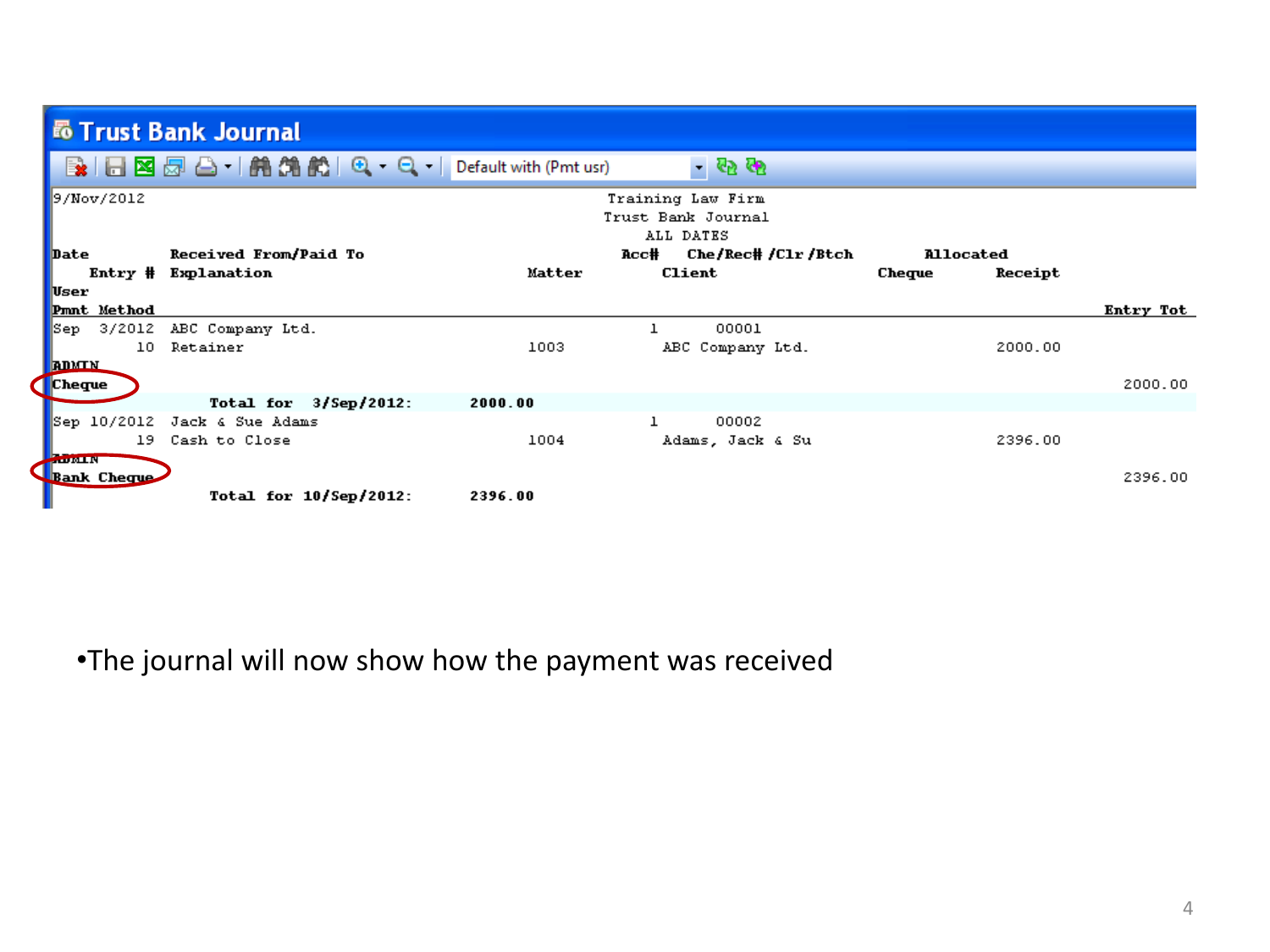## •**Trust Bank Matter to Matter Transfer Journal**



|                                                                                              | <b>Trust Bank Matter-to-Matter Transfer Journal</b>                                                                                                                                                                                                                                                                                                                          |  |
|----------------------------------------------------------------------------------------------|------------------------------------------------------------------------------------------------------------------------------------------------------------------------------------------------------------------------------------------------------------------------------------------------------------------------------------------------------------------------------|--|
| Change:<br>•Account number<br>(may do one report for<br>all banks)<br>•Dates (current month) | Common<br><b>Output</b><br>Ref#<br>Acct<br>$\boxed{\leq}$ Printer<br>l <all><br/><math>\Box</math> Screen<br/>Start Date<br/>End Date<br/><math>\square</math> E-mail<br/>1/9/2012<br/>30/9/2012<br/><math>\checkmark</math><br/><math>\checkmark</math><br/><math>\Box</math> Editor<br/>Layout<br/><math>\checkmark</math><br/>Default<br/>Add<br/>Change<br/>Remove</all> |  |
|                                                                                              | Adv. Search                                                                                                                                                                                                                                                                                                                                                                  |  |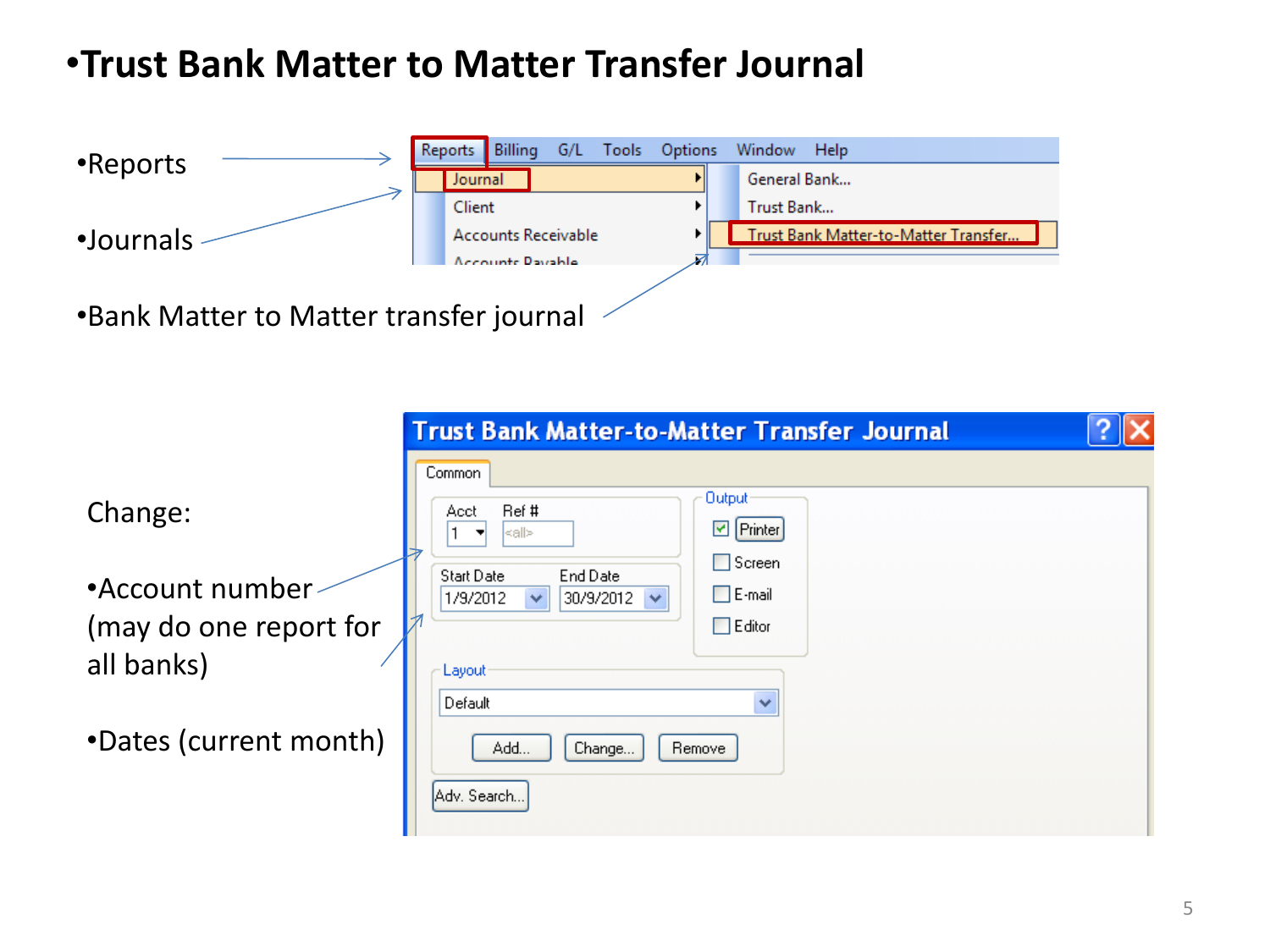## •**Client Trust Listing**

|                      | Reports Billing<br>G/L Tools<br>Options<br>Window<br>Help                                                  |  |  |
|----------------------|------------------------------------------------------------------------------------------------------------|--|--|
| •Reports             | Journal<br><b>13人7000米円-</b><br>▸ ⊟∣                                                                       |  |  |
|                      | ▶   闘<br>Ledger<br>Client<br>$Ctrl + L$                                                                    |  |  |
|                      | <b>Accounts Receivable</b><br>D,<br>Accounting Ledger                                                      |  |  |
| •Client              | <b>Accounts Payable</b><br>Summary                                                                         |  |  |
|                      | Productivity<br>Fees Listing                                                                               |  |  |
| •Trust Listing       | <b>Appointment Listing</b><br>Trust Listing                                                                |  |  |
|                      |                                                                                                            |  |  |
|                      | <b>Client Trust Listing</b>                                                                                |  |  |
|                      | Common<br>Matters Dther                                                                                    |  |  |
|                      | <b>Output:</b>                                                                                             |  |  |
|                      | Client<br>Resp Lawyer<br>Matter<br><b>Printer</b><br>  <a⊪≖<br>l<all><br/>▾<br/><all></all></all></a⊪≖<br> |  |  |
|                      | ☑ Screen                                                                                                   |  |  |
| Change:              | Acct<br>End Date<br>$\Box$ E-mail<br><al⊵▼<br>30/9/2012 <math>\blacktriangleright</math></al⊵▼<br>         |  |  |
|                      | $\Box$ Editor                                                                                              |  |  |
|                      | Totals Only                                                                                                |  |  |
| •Account number      | Firm Totals Only                                                                                           |  |  |
|                      | Negative Balances Only                                                                                     |  |  |
| •Date (end of month) | Layout                                                                                                     |  |  |
|                      | v<br>Default                                                                                               |  |  |
|                      |                                                                                                            |  |  |
|                      | Add<br>Remove<br>Change                                                                                    |  |  |
|                      | Adv. Search                                                                                                |  |  |
|                      |                                                                                                            |  |  |

Print an individual trust listing for each trust bank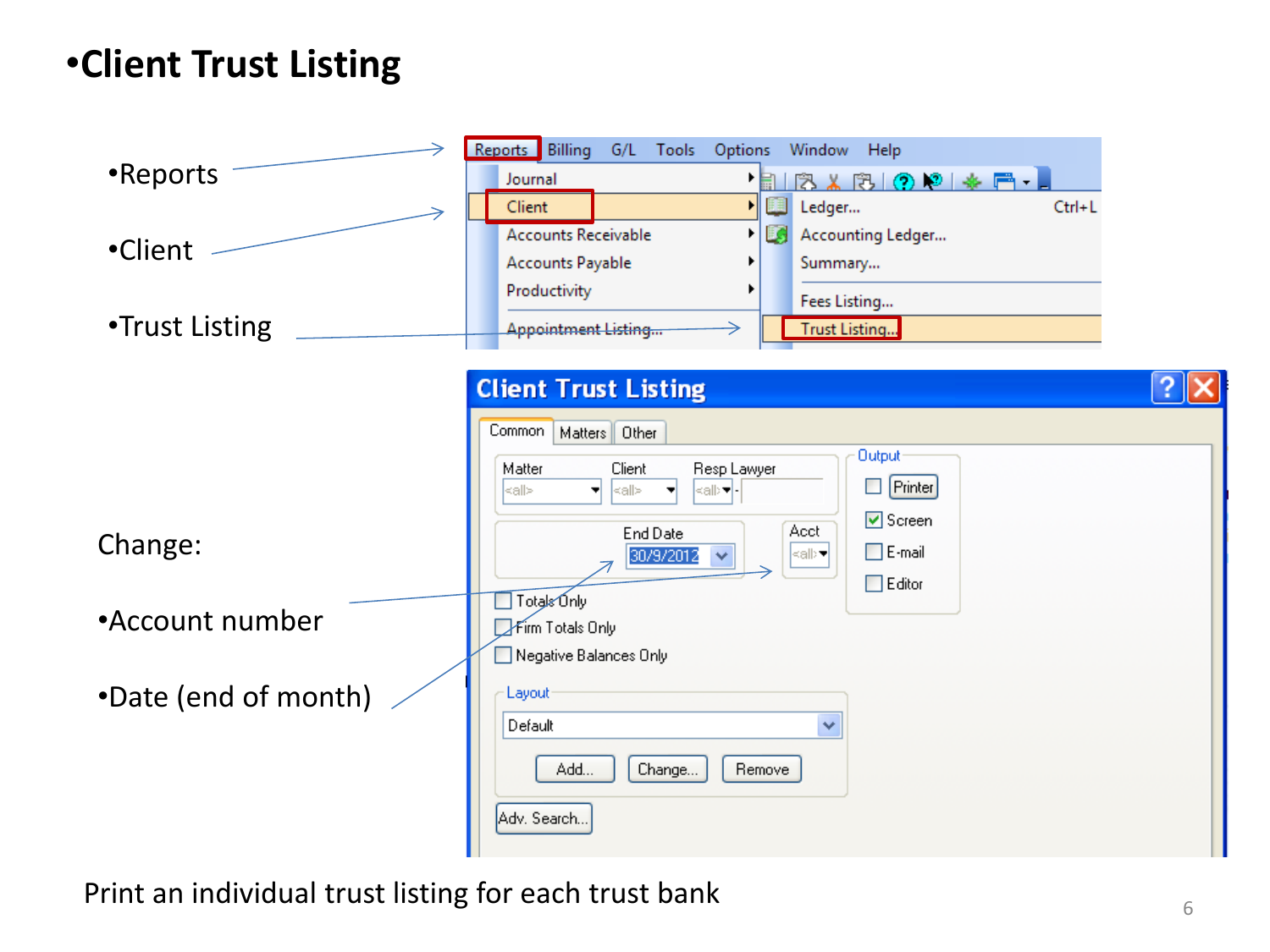## **Self Reporting at year end**

To turn on self reporting in PCLaw



The changes will show the next time you open PCLaw.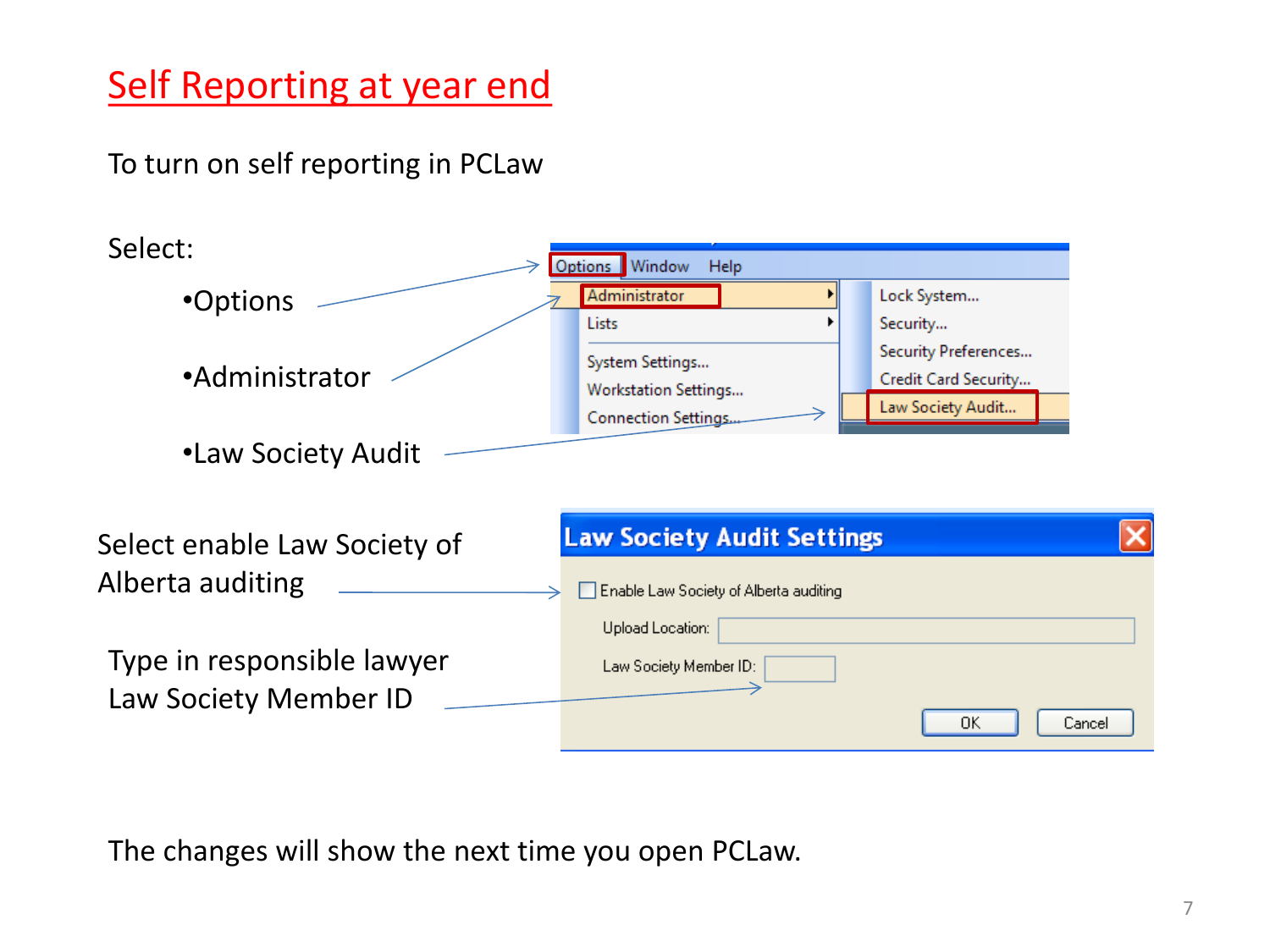•Once you have re-opened PCLaw you will see a Law Society Audit option

•Reports

•Law Society Audit

#### **Law Society of Alberta Audit Export**

The Law Society of Alberta requires the submission of firm information on a periodic basis; please refer to the Law Society's web site for additional information.

 $2012$   $\sim$ 

Please select the last month of your reportin

Year:

Month: Nov

| ig period: i | •Insert the m |
|--------------|---------------|
|              | year end      |
|              |               |

Cancel

|                      | Reports Billing G/L Tools  |  |  | Option |
|----------------------|----------------------------|--|--|--------|
| Journal              |                            |  |  |        |
| Client               |                            |  |  |        |
|                      | <b>Accounts Receivable</b> |  |  |        |
|                      | Accounts Payable           |  |  |        |
|                      | Productivity               |  |  | ▶      |
|                      | Appointment Listing        |  |  |        |
|                      | Appointment Schedule       |  |  |        |
| Contact Listing      |                            |  |  |        |
| Document Listing     |                            |  |  |        |
| Safe Custody Listing |                            |  |  |        |
| Cash Flow Planner    |                            |  |  |        |
| G/L Statements       |                            |  |  |        |
| G/L Reconciliation   |                            |  |  |        |
| Audit Trail Reports  |                            |  |  |        |
| Credit Card Listing  |                            |  |  |        |
|                      | Report Group               |  |  |        |
|                      | Law Society Audit          |  |  |        |

nonth for your trust

#### •okay

•Now follow instructions as given by the Law Society  $\frac{8}{8}$ 

OK.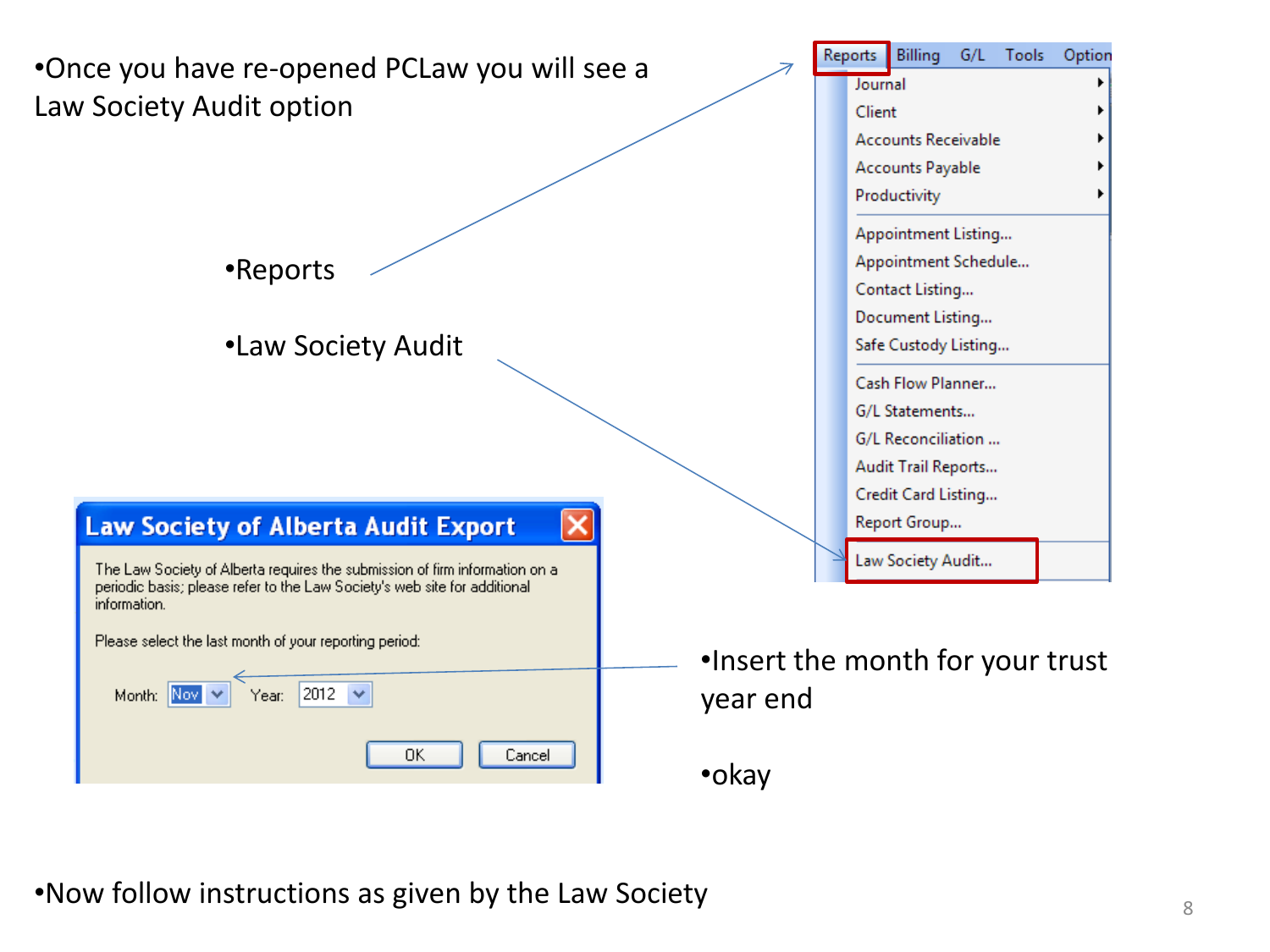## Restrict Negative Trust Balances

•Client trust balances will never be in a negative position when this option is selected

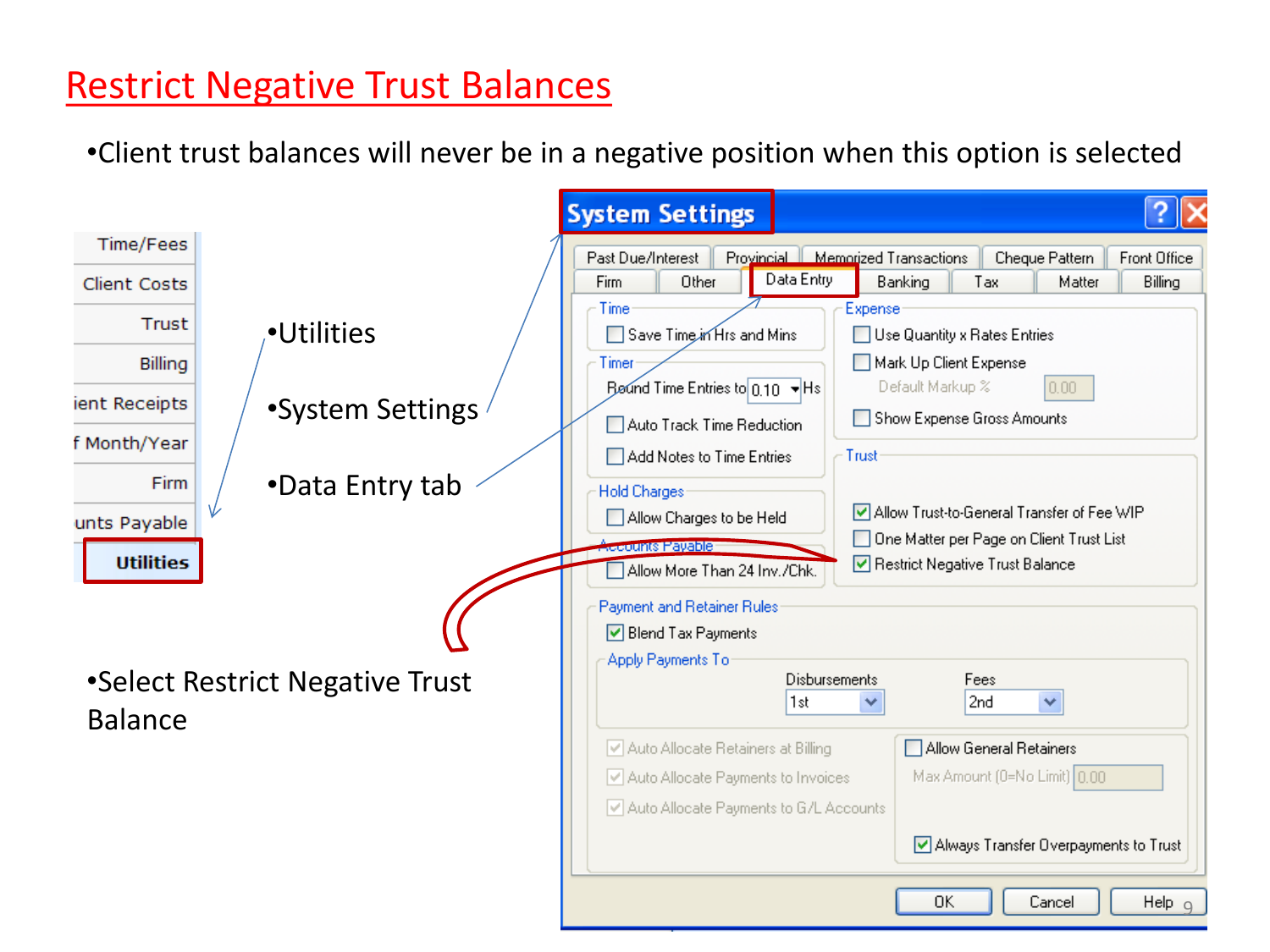## **Miscellaneous**

•Trust funds to pay an invoice

•File must be billed and funds transferred to general no later than 1 month after the work has been completed

•Cheques must be made payable to the ultimate recipient

•Letter to authorize (direction to pay) that is signed by the client may be acceptable

•Electronic Withdrawals

•on-line - by member only

•Only member can know the password

•EFT (electronic funds transfer) – letter faxed to bank with member signature

•Form on the Law Society website must be completed

•Requires a hard copy with relevant data – a hardcopy confirmation from the bank within 2 banking days showing date, amount, source account number, destination account number and name

•ATM cards

•For deposit only in trust

•Attach the deposit slip from the machine to either your deposit book or your PCLaw deposit slip' with the file name and number indicated.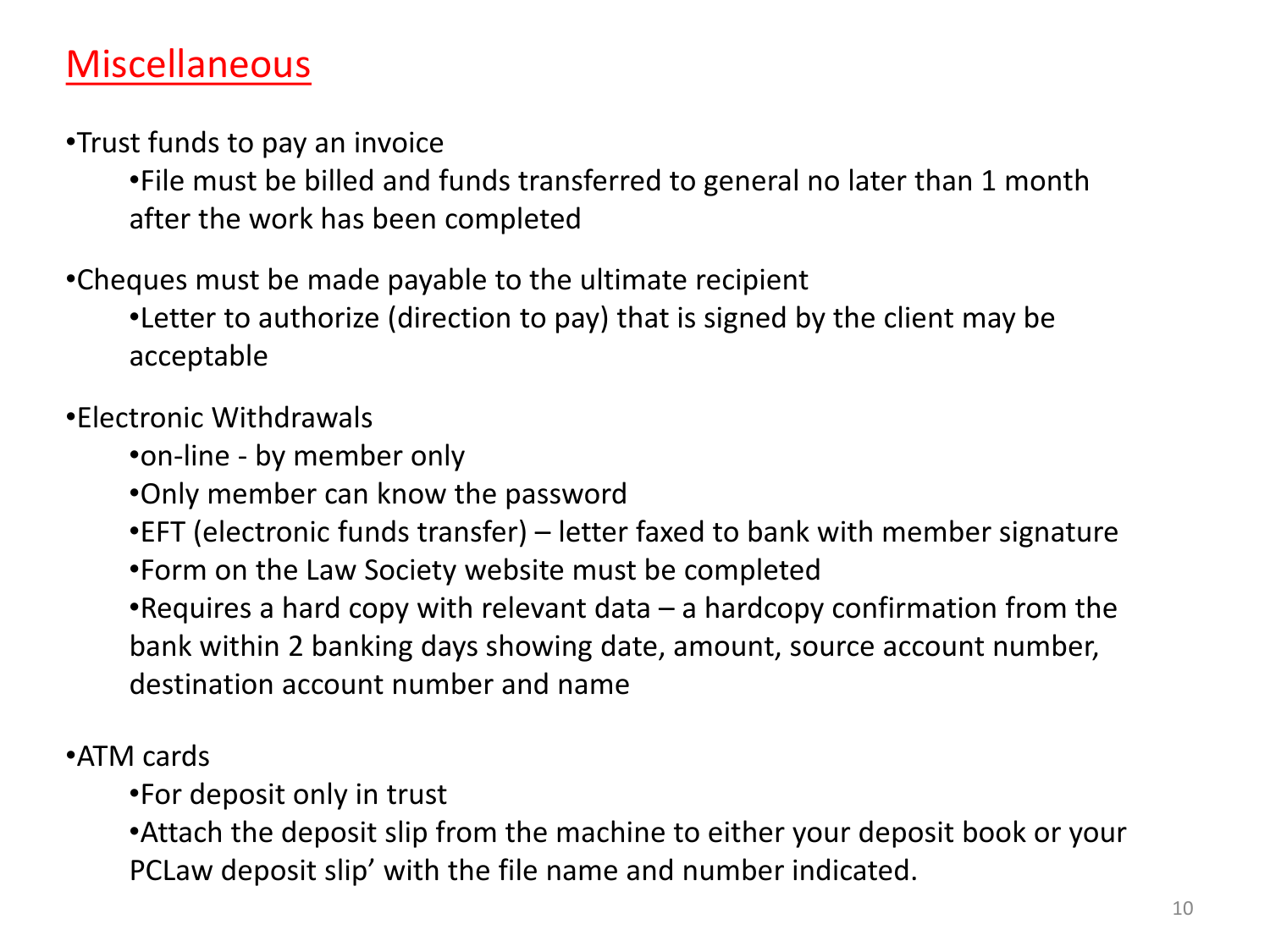- Trust deposits taken to the bank by the next business day
- Trust shortages

•You must notify the Law Society of any shortages over \$2500.00 even if they were immediately corrected.

•Any amount not corrected within 7 days must also be reported.

•Form is on the Law Society of Alberta website [www.](http://www.lawsociety.ab.ca/)**[lawsociety.ab.ca](http://www.lawsociety.ab.ca/)**

•All theft must be reported for both trust and general accounts

•CDIC (Canadian Deposit Insurance Corporation)

- •You must send a trust listing to each bank in which you have a trust account whether or not the bank requests a listing
- •Customize the trust listing using "Customizing layouts in reports" from the mornings session

•Call the layout "CDIC" and only show

•File number

•Bank number

•Amount in trust for that file

•Trust Receipts and Trust Cheques

•Show why funds were received or disbursed in the explanation box

•Be specific (trust funds received is not acceptable)  $11$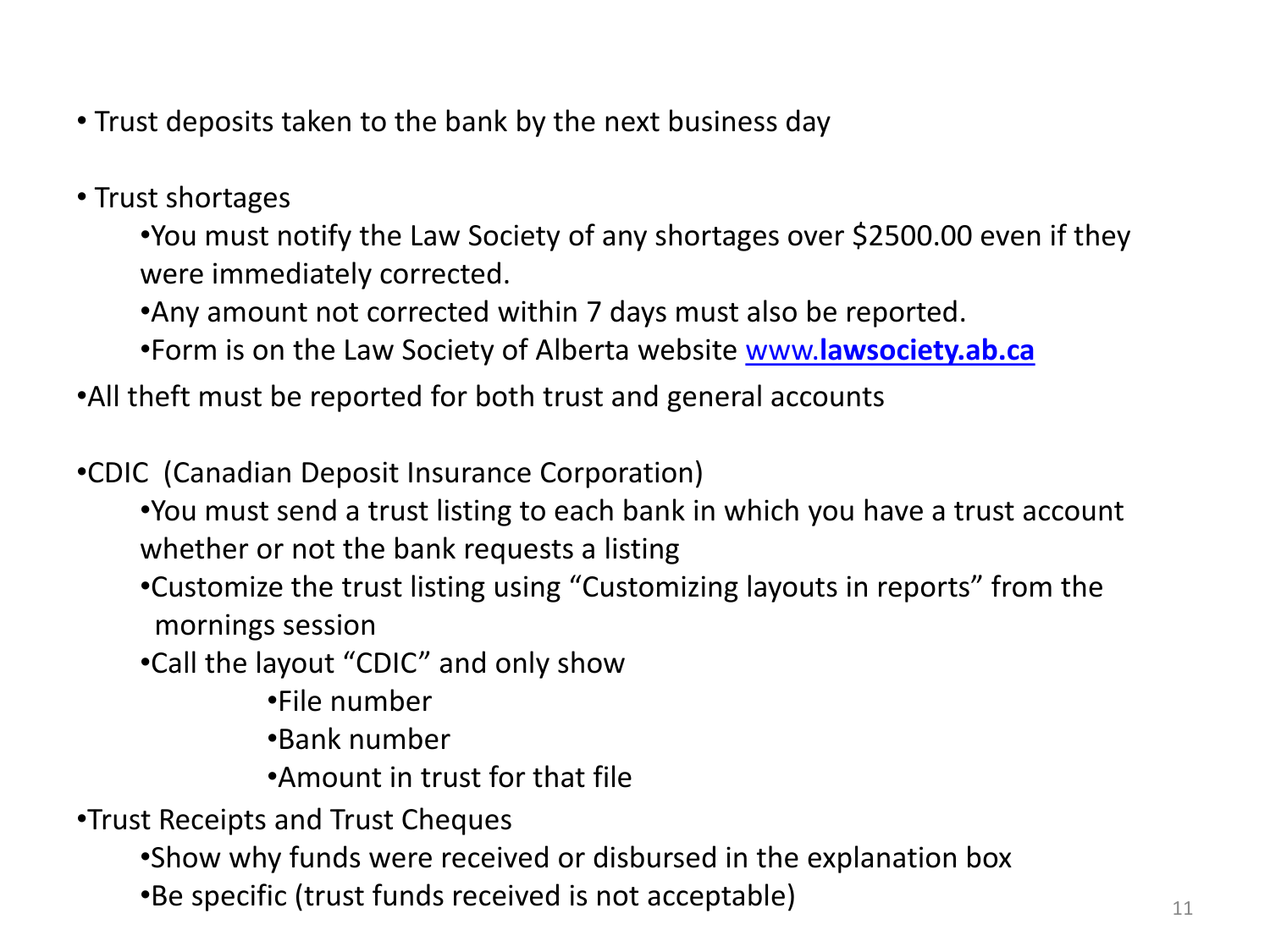•Credit / Debit Cards

•Trust money must be deposited directly to trust

•General funds can go to trust but must be transferred to the general account as soon as funds are received in the bank account

•Cardholder name, Client name and file number must be recorded on the merchant slip

•Merchant slip must be attached to the deposit slip

•Walk in client / Notarizations / ILA

•Client must receive either an invoice or receipt at time of payment or prior to payment. Include client name and method of payment on the receipt.

•An invoice must be produced in PCLaw and the payment recorded to accounts receivable (this can be done after the client pays if a receipt was given to the client)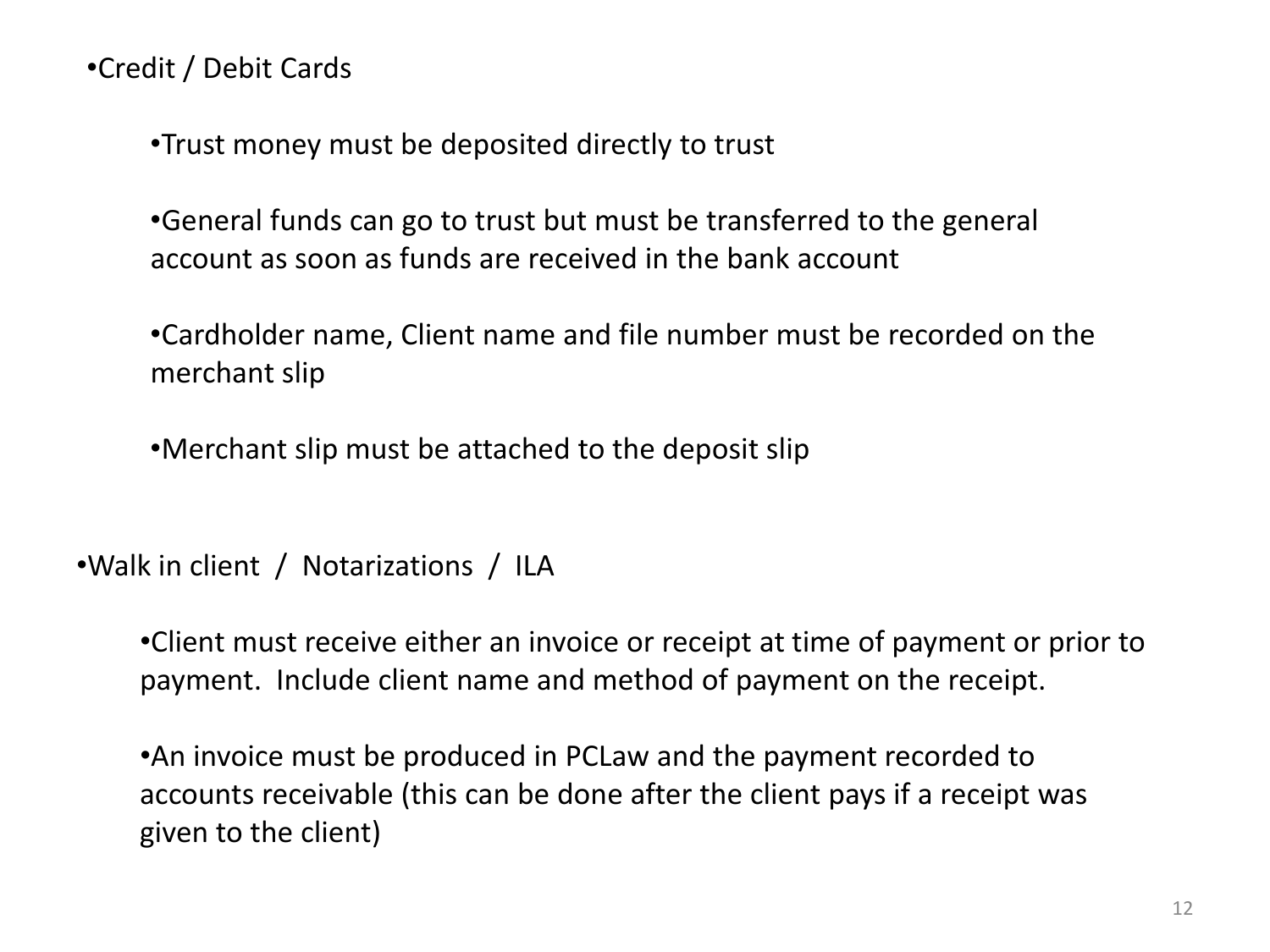## General Bank Reconciliation

•General bank reconciliations must be reconciled by the end of the following month (same as trust)

•General bank statement must say "General" on the statement

•Reports to be included with your general bank reconciliation are:

## •**General Bank Journal**

Print an individual bank journal for each general bank

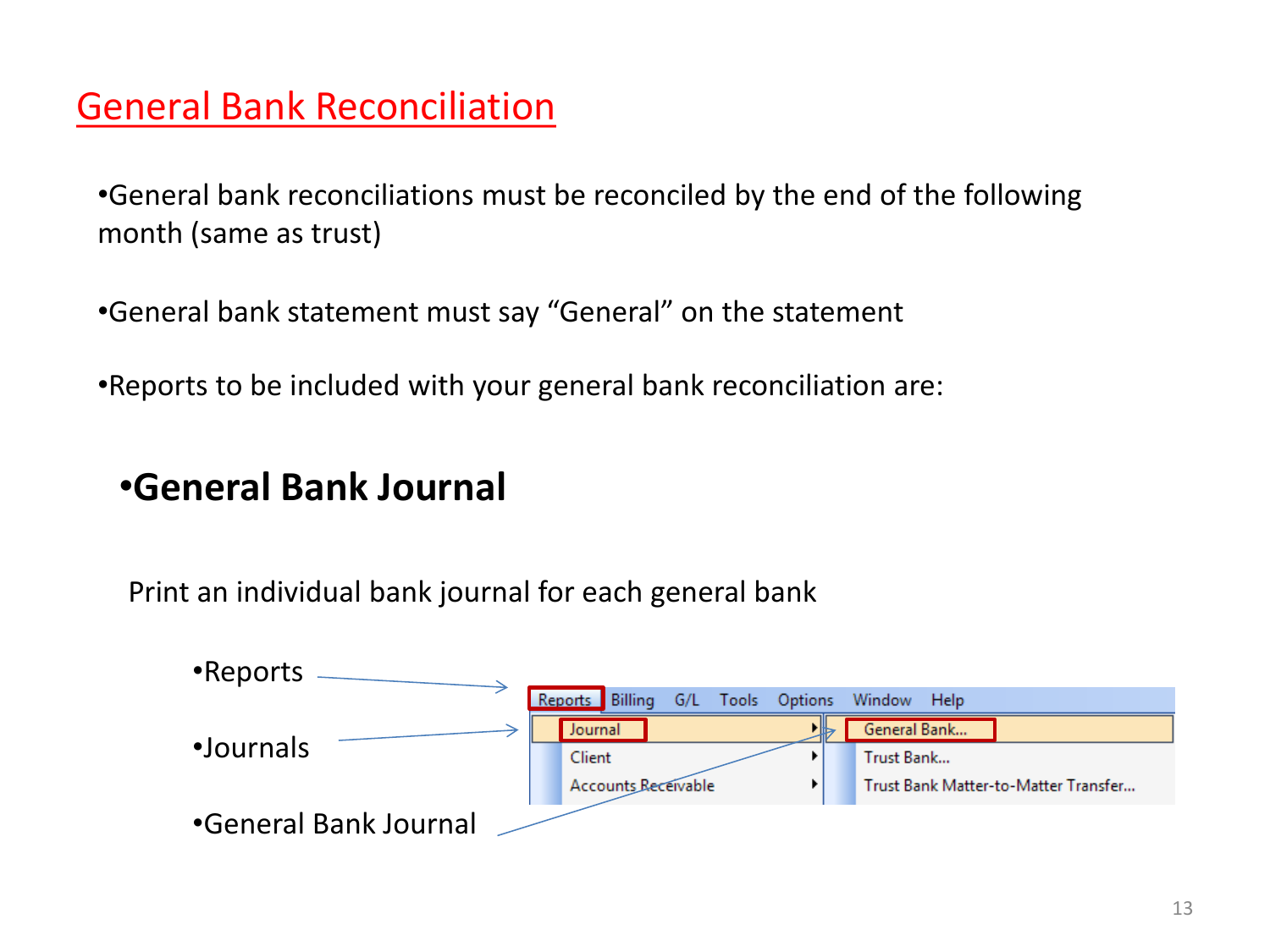|                          | <b>General Bank Journal</b>                                                                               |                                                                 |
|--------------------------|-----------------------------------------------------------------------------------------------------------|-----------------------------------------------------------------|
| Change:                  | Common<br>Matters Dther<br>Acct Che/Rec# G/L Account<br><alb▼∐<all≽<br>l<all><br/>▾</all></alb▼∐<all≽<br> | Include<br>$\bigcirc$ Receipts                                  |
| •Account number          | End Date<br>Start Date<br>$\checkmark$<br>30/9/2012 $\blacktriangleright$<br>1/9/2012                     | $\bigcirc$ Disbs.<br>⊙ Both                                     |
| •Dates (current month)   | Sort by<br>⊙Date<br>C Entry Number<br>◯ Cheque Number                                                     | <b>Output</b><br>$\Box$ Printer<br>☑ Screen<br>$\square$ E-mail |
| •Layout                  | ◯ Deposit Slip<br>Layout                                                                                  | $\Box$ Editor                                                   |
| - Default with (pmt usr) | Default with (Pmt usr)<br>$\checkmark$<br>Add<br>Change<br>Remove                                         |                                                                 |

•You must print an individual bank journal for each bank if you have more than one general account

(See trust notes for instructions on changing the layout)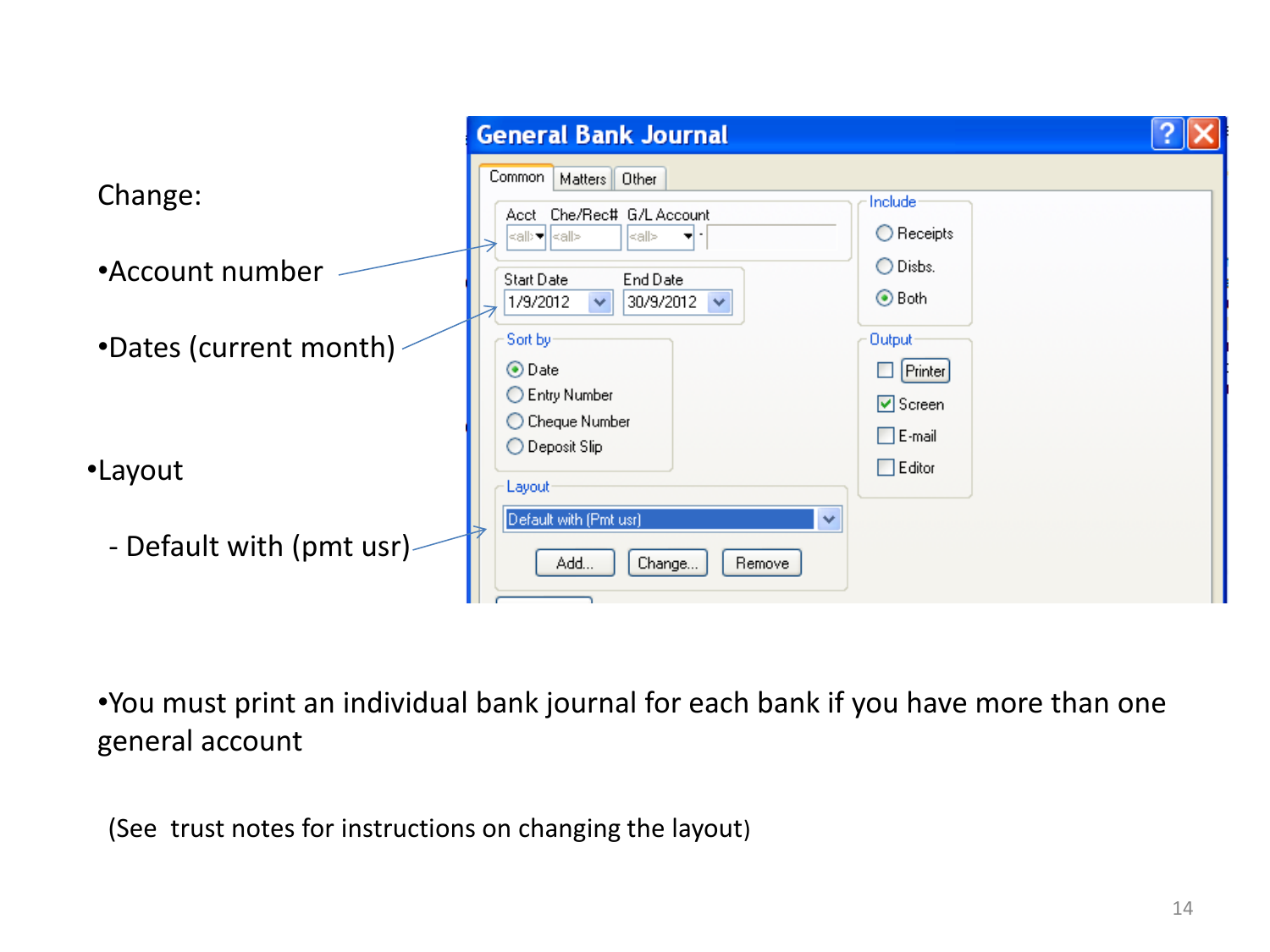| •Billing / Fees Journal           | Reports<br>Billing<br>G/L Tools<br>Window Help<br>Options                                                                                                                                                                                                                    |
|-----------------------------------|------------------------------------------------------------------------------------------------------------------------------------------------------------------------------------------------------------------------------------------------------------------------------|
|                                   | General Bank<br>Journal<br>Client<br>Trust Bank<br>▶                                                                                                                                                                                                                         |
| •Reports                          | <b>Accounts Receivable</b><br>Trust Bank Matter-to-Matter Transfer<br><b>Accounts Payable</b><br>Billing (Fees)                                                                                                                                                              |
| ·Journals                         | <b>Billing(Fees) Journal</b>                                                                                                                                                                                                                                                 |
| •Billing/Fees Journal             | Common  <br>Matters Dther<br><b>Output:</b><br>Matter<br>Client<br>Resp Lawyer<br>Invoice<br>$\Box$ Printer<br>⊲all≽<br>⊲all><br>ᆔ<br>⊲al⊳▼l<br>⊲all⊳<br>ᅱ<br>☑ Screen<br>End Date<br>Receipts Up To<br>Start Date<br>$\Box$ E-mail<br>30/9/2012<br>22/10/2012 V<br>1/9/2012 |
| Change:<br>•Dates (current month) | $\Box$ Editor<br>$\Box$ Totals Only<br>Firm Totals Only<br>Include Paid Invoices<br>Show Balances As of End Date<br>Sort by-<br>Layout<br>◯ Matter<br>Default<br>v<br>◯ Client Name<br>O Invoice<br>Add<br>Change<br>Remove<br>⊙Date<br>Adv. Search                          |
|                                   | Client:<br>Matter:<br>Name:<br>Re Line:<br>T/Bals:<br>Gen Rtnr:<br>Unbd D:<br>A/R:<br>Trust:                                                                                                                                                                                 |
|                                   | Load Last<br>ΟK<br>Cancel<br>Held <sub>5</sub>                                                                                                                                                                                                                               |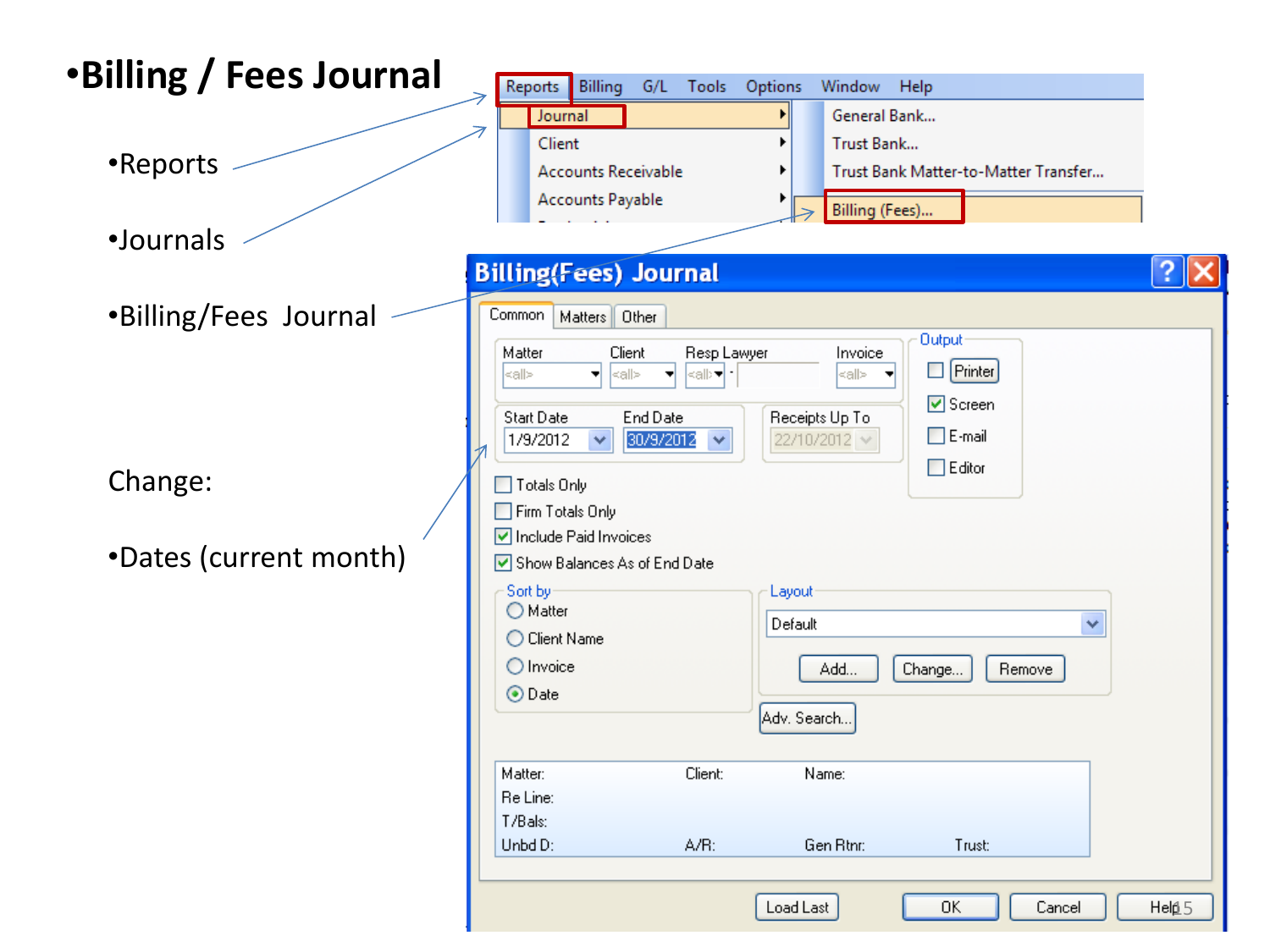